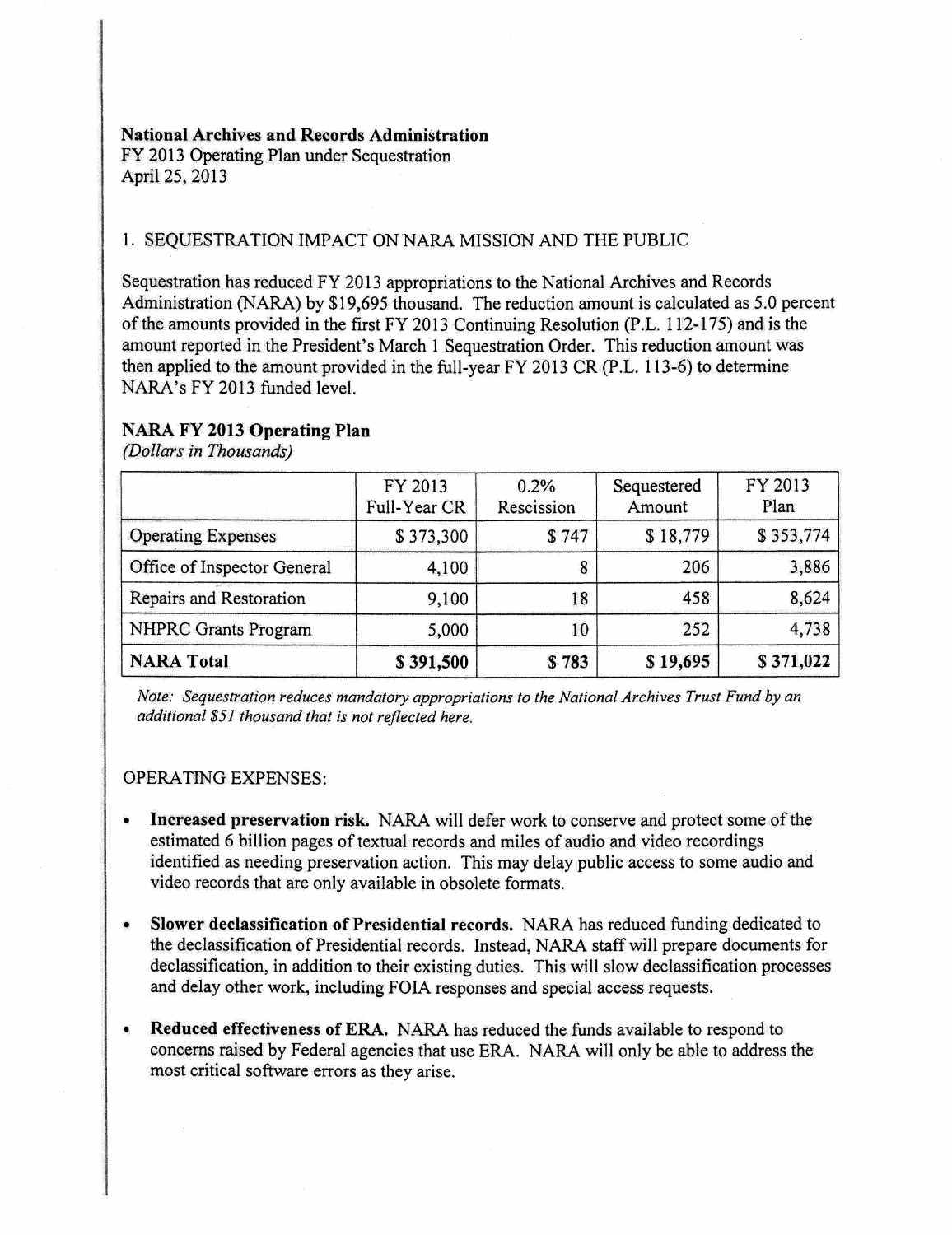- , Reduced maintenance ofNARA-owned facilities. Failure to meet maintenance standards will result in more frequent repairs, reduced building efficiency, and physical deterioration of our assets.
- Reduced public hours. NARA has reduced the number of hours that its Washington, DC, and College Park, MD, facilities will be open to the public to research government records and visit NARA museum exhibits.
- Knowledge and experience gaps in our workforce. NARA has lost substantial expertise through attrition and risks creating significant gaps in the agency workforce if NARA continues to lose staff without replacing them. An extended hiring freeze has inhibited NARA's ability to recruit and train the next generation of archival professionals.
- Lost opportunities to deliver records to the public. Staff reductions will slow processing of NARA records for public release. NARA will have fewer resources to support government-wide efforts to modernize Federal recordkeeping, and will fall further behind in efforts to provide timely and meaningful public access to electronic government records.

### OFFICE OF INSPECTOR GENERAL:

Less oversight of NARA programs. The NARA OIG will not be able to fill vacant auditor positions, which will result in fewer audits and fewer recommendations identifying opportunities to improve the efficiency and effectiveness of NARA programs.

## NHPRC GRANTS PROGRAM:

• Fewer, smaller grants. The National Historical Publications and Records Commission (NHPRC) will reduce grants awarded to State and local governments, educational institutions, and non-profit organizations across the United States. This will have a direct, negative impact on employment in archival fields and will reduce the historically valuable documents that are preserved and made available to the public.

### REPAIRS AND RESTORATION:

- Fewer repairs of NARA-owned facilities. Failure to perform building repairs when needed will reduce building efficiency, reduce the value of our assets, and increase the costs of repair projects when they are eventually performed. NARA will also delay projects to improve building energy efficiency that would generate immediate reductions in operating costs.
- 2. SEQUESTRATION IMPLEMENTATION
- Personnel actions. NARA does not plan to furlough employees in FY 2013 and will not conduct a reduction-in-force (RIF). NARA will continue the agency-wide hiring freeze that was instituted in November 2011.